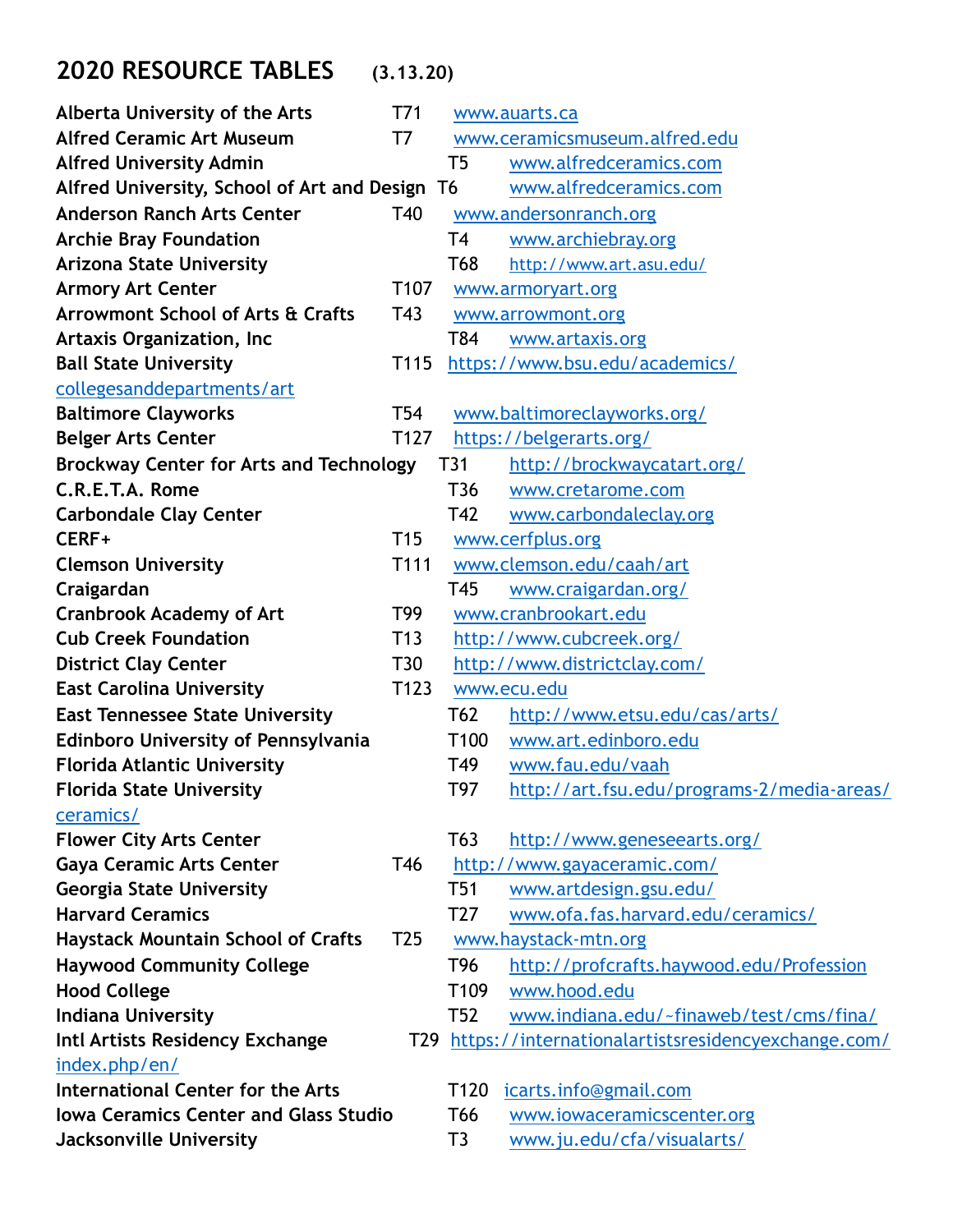| <b>Kansas City Art Institute</b>                                          |                  | T <sub>11</sub>                                    | www.kcai.edu                                 |  |
|---------------------------------------------------------------------------|------------------|----------------------------------------------------|----------------------------------------------|--|
| <b>Kansas State University</b>                                            |                  | T89                                                | www.art.ksu.edu                              |  |
| <b>Kent State University</b>                                              | T <sub>23</sub>  | www.kent.edu/art                                   |                                              |  |
| <b>Kutztown University</b>                                                | T <sub>59</sub>  | www3.kutztown.edu/arteducation/                    |                                              |  |
| La Meridiana                                                              | T <sub>10</sub>  | www.lameridiana.fi.it                              |                                              |  |
| Lesley Art + Design                                                       | T <sub>125</sub> | https://lesley.edu/academics/college-of-art-design |                                              |  |
| Maryland Institute College of Art                                         |                  | T35                                                | www.mica.edu/                                |  |
| Massachusetts College of Art & Design                                     |                  | T47                                                | www.massart.edu                              |  |
| <b>Medalta Intl Artists in Residence</b>                                  |                  | T70                                                | http://www.medalta.org/                      |  |
| <b>Mendocino Art Center</b>                                               | T14              |                                                    | www.mendocinoartcenter.org/                  |  |
| <b>Michigan State University</b>                                          |                  | T <sub>101</sub>                                   | www.art.msu.edu                              |  |
| <b>Montana State University</b>                                           |                  | T79                                                | www.montana.edu/art                          |  |
| <b>Morean Center for Clay</b>                                             |                  | T48                                                | www.moreanartscenter.org/center-for-clay/    |  |
| <b>Mudflat Studio</b>                                                     | <b>T28</b>       |                                                    | www.mudflat.org                              |  |
| <b>National Clay Week</b>                                                 |                  | T126                                               | www.nationalclayweek.org/                    |  |
| <b>New York Academy of Art</b>                                            |                  | T86                                                | www.nyaa.edu                                 |  |
| <b>Northern Clay Center</b>                                               |                  | T122                                               | www.northernclaycenter.org                   |  |
| <b>Ohio University</b>                                                    | T90              |                                                    | www.finearts.ohio.edu/art                    |  |
| <b>Penland School of Crafts</b>                                           |                  | T44                                                | www.penland.org                              |  |
| Pennsylvania State University                                             | T98              |                                                    | www.sova.psu.edu/concentration-area/ceramics |  |
| <b>Peters Valley School of Craft</b>                                      | T <sub>24</sub>  |                                                    | www.petersvalley.org                         |  |
| <b>Pocosin Arts - School of Fine Craft</b>                                | T34              |                                                    | https://pocosinarts.org/                     |  |
| <b>Potters For Peace</b>                                                  |                  | T <sub>73</sub>                                    | www.pottersforpeace.org                      |  |
| <b>Pottery Northwest</b>                                                  |                  | T110                                               | www.potterynorthwest.org                     |  |
| Rhode Island School of Design - Ceramics                                  |                  | T72                                                | http://www.risd.edu/                         |  |
| <b>RIT, School For American Crafts</b>                                    |                  | T64                                                | http://cias.rit.edu/crafts/                  |  |
| San Miguel de Allende Ceramic Workshops T80                               |                  | http://                                            |                                              |  |
| www.sanmigueldeallendeceramicworkshops.com/                               |                  |                                                    |                                              |  |
| Saratoga Clay Arts Center                                                 | T82              |                                                    | www.saratogaclayarts.org                     |  |
| School of the Art Institute of Chicago (SAIC) T60                         |                  |                                                    | http://www.saic.edu/ceramics                 |  |
| Sierra Nevada College                                                     | T <sub>12</sub>  |                                                    | www.sierranevada.edu                         |  |
| <b>Southern Illinois University</b>                                       | T61              |                                                    | http://www.artanddesign.siuc.edu/            |  |
| Southern Illinois University, Edwardsville                                |                  | T69                                                | www.siue.edu/artsandsciences/art/            |  |
| index.shtml                                                               |                  |                                                    |                                              |  |
| <b>Studio Arts Boulder - Pottery Lab</b>                                  |                  | T17                                                | http://www.studioartsboulder.org/            |  |
| <b>SUNY, New Paltz</b>                                                    |                  | T121                                               | www.newpaltz.edu/ceramics                    |  |
| <b>Syracuse University</b>                                                |                  | T <sub>103</sub>                                   | https://vpa.syr.edu/                         |  |
| <b>Taoxichuan-JAEA International Art Center</b>                           |                  | T <sub>105</sub>                                   | http://www.jingdezhenstudio.com/a/gywm/      |  |
| txc/                                                                      |                  |                                                    |                                              |  |
| Texas A&M University, Corpus Christi                                      |                  | T <sub>55</sub>                                    | http://cla.tamucc.edu/art/Ceramics.html      |  |
| <b>Texas Tech University</b>                                              | T67              |                                                    | http://www.depts.ttu.edu/art/                |  |
| The Clay Studio of Missoula                                               | T77              |                                                    | www.theclaystudioofmissoula.org              |  |
| <b>The Color Network</b>                                                  |                  | T85                                                | http://www.thecolornetwork.org/              |  |
| The Hambidge Cnt For Creative Arts/Sciences T117 http://www.hambidge.org/ |                  |                                                    |                                              |  |